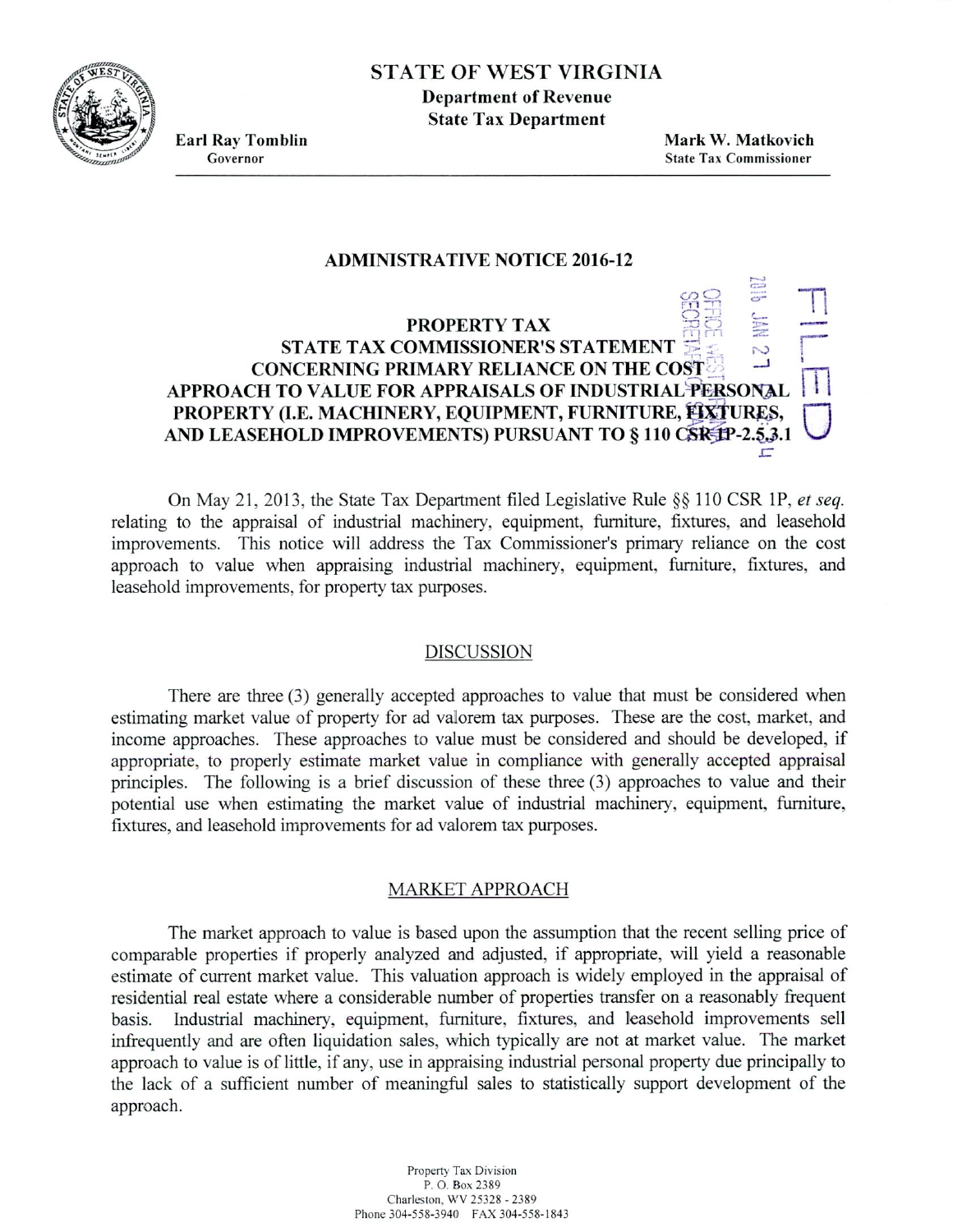#### INCOME APPROACH

The income approach to value is based upon the assumption that a property is worth the future income, discounted to present worth, that it will generate for a prospective buyer. The income approach is widely used in the appraisal of various types of income producing properties; however, the approach has limited use in the appraisal of industrial machinery, equipment, furniture, fixtures, and leasehold improvements because of the difficulty in estimating future net benefits; except in the case of certain kinds of leased equipment. When reliable data on equipment leases is available, the income approach can provide reliable estimates of fair market value.

## COST APPROACH

The cost approach to value is based upon the assumption that the cost of a property, less depreciation (loss in value), yields a reasonable estimate of market value. Depreciation is a loss in value due to physical deterioration through use, functional obsolescence through design or utility, and economic obsolescence due to outside market forces.

Costs used in the cost approach can be original, acquisition, replacement, or reproduction costs, although often only original or acquisition costs are readily available. Original cost is the cost of acquisition of a property. Reproduction cost is the cost of reproducing an exact replica of a property. Replacement cost is the cost of replacing a property with one of like utility. The cost approach may be most consistently applied to machinery, equipment, furniture, fixtures, and leasehold improvements because of the availability of reliable data such as the original or acquisition cost.

The State Tax Department trends the original or acquisition cost to today's replacement cost and depreciates the replacement cost, based on age and condition, to estimate a property's current market value. This process is recommended by the International Association of Assessing Officers' Standards on the Valuation of Personal Property.

This process is as follows:

| Original or |           | Today's                  |                  | Current |
|-------------|-----------|--------------------------|------------------|---------|
| Acquisition | $Trend =$ | Replacement or           | Depreciation $=$ | Market  |
| Cost        | Factor    | <b>Reproduction Cost</b> | Factor           | Value   |